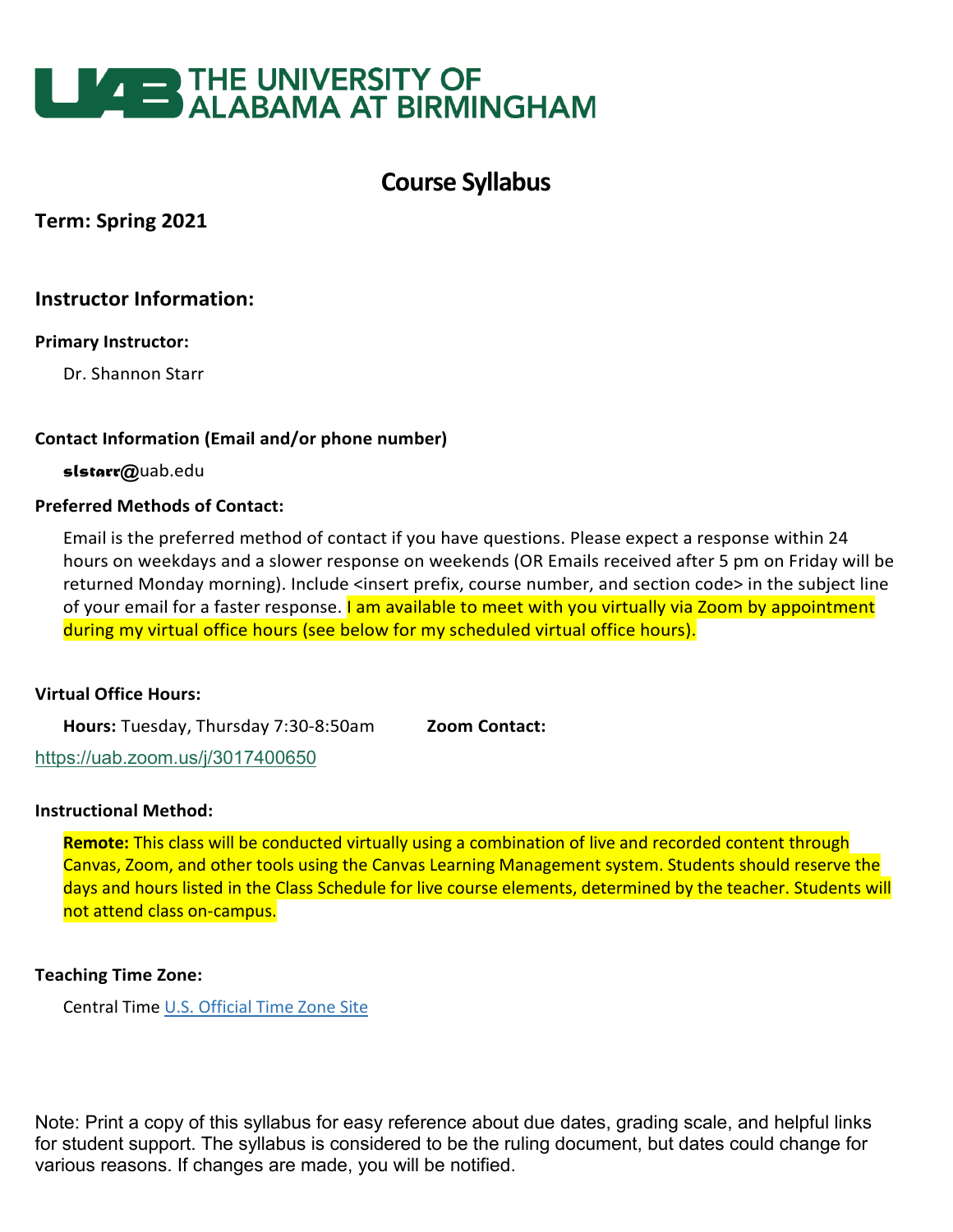# **Course Information:**

### **Course Number and Title:**

MA-441-ET and MA-541-ET. Advanced Calculus.

### **Course Description:**

Advanced Calculus is the rigorous mathematical study of calculus topics emphasizing proofs of all results. As an example, the intermediate value theorem is a result usually presented in a first course on calculus, for any continuous function (using the epsilon-delta definition) if the function takes two values as outputs, for two points in an interval contained in the domain, then the function also attains every intermediate value between those two values for some points in the same interval contained in the domain. Such a result is easy to see in a picture on the board, but surprisingly difficult to prove. We focus on complete, rigorous proofs of results such as these.

### **Course Objectives:**

Upon successful completion of this course, you will be able to:

- Prove a mathematical theorem.
- Present your proof and answer any questions of students in class.
- Pose questions or challenges to other students' proofs to determine whether or not those proofs are rigorously correct.

### **Prerequisites and/or Corequisites:**

MA 227 and MA 440/540 (Min grade C)

### **Required Text and Course Materials:**

None. We teach using the Inquiry Based Learning technique meaning that a list of theorems will be provided in a pdf document, freely available on Canvas online. Then students will provide proofs of all the theorems, themselves. Students will alternate in turns presenting their proofs for the theorems in class.

### **Optional Texts or Resources:**

According to the rules of the class you should not consult outside textbooks to get proofs for the theorems from the class. You need to avoid looking up the theorems online or in books (or by asking others outside the class). You may collaborate with other students in class using rules that assign points to collaborators. You may get help from the instructor. A set of rules for presentations and getting points will be provided in a separate document.

# **UAB Policies and Resources:**

## **Add/Drop and Course Withdrawal**

- Drop/Add**: Deadlines for adding, dropping, or withdrawing from a course and for paying tuition are published in the** [Academic Calendar](https://www.uab.edu/students/academics/academic-calendar) **available online. Review the** [Institutional Refund Policy](https://www.uab.edu/students/one-stop/policies/institutional-refund-policy) **for information on refunds for dropped courses.**
- Withdrawal**: To avoid academic penalty, a student must withdraw from a course by the withdrawal deadline shown in the academic calendar and receive a grade of W (withdrawn). Failure to attend class does not constitute a formal drop or withdrawal.**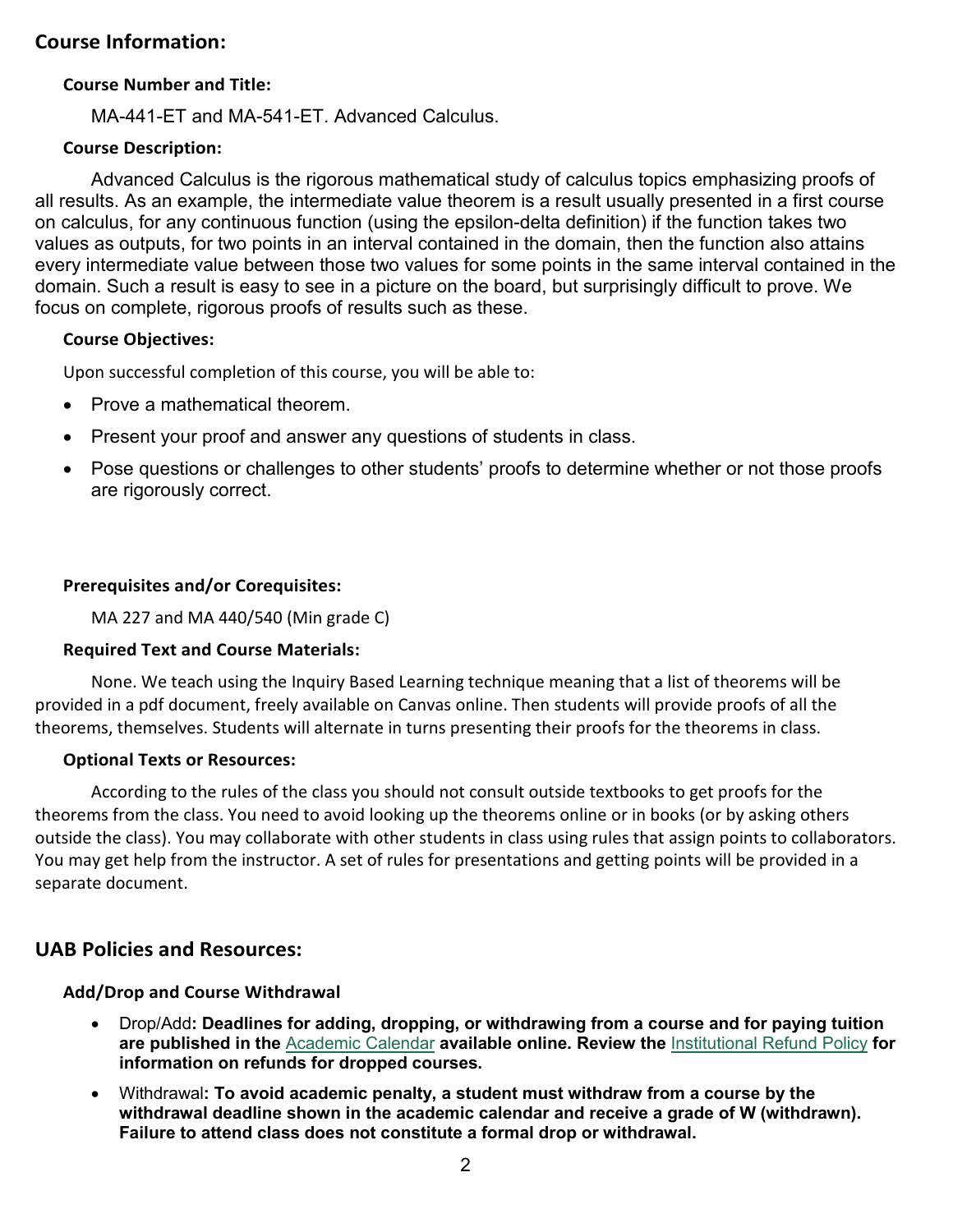### **UAB United: Safe Entry to Campus**

- Please go to the [UAB United website](https://www.uab.edu/uabunited/students) for guidance and resources related to our safe entry to campus in Spring 2021, including information on:
	- **[Testing](https://www.uab.edu/uabunited/students/testing)**
	- [Academic resources](https://www.uab.edu/uabunited/students/academics) and in-depth information
	- [Student Affairs resources](https://www.uab.edu/uabunited/students/student-affairs) to support all students (housing, dining, extracurricular activities, parking, etc.)
	- [Health and safety resources and recommendations](https://www.uab.edu/uabunited/students/health-safety) for on and off-campus
	- Information for [graduate students,](https://www.uab.edu/graduate/about/graduate-school-covid-19-updates) [School of Medicine students,](https://www.uab.edu/medicine/home/covid-19-updates) [Post-Docs](https://www.uab.edu/postdocs/covid-19) and International **[Students](https://www.uab.edu/global/about/programs-services/isss/faqs-concerning-recent-sevp-guidance-and-covid-19-planning)**

All students should use th[e Student COVID-19 Entry Checklist](https://www.uab.edu/uabunited/entry-checklists#student-checklist) to see what they have to do in order to enter the campus safely. **Non-compliance with the required items will result in students not being able to remain on campus or participate in any in-person classes, meetings, jobs, extracurricular activities, and events.**

## **Misconduct:**

The University of Alabama at Birmingham expects all members of its academic community to function according to the highest ethical and professional standards. Students, faculty, and the administration of the institution must be involved to ensure this quality of academic conduct. Review the Academic Honor Code and Non-Academic Student Code of Conduct linked below.

- [Academic Honor Code](http://www.uab.edu/students/one-stop/policies/academic-honor-code)
- [Non-Academic Student Code of Conduct](http://www.uab.edu/studentconduct)

## **DSS Accessibility Statement:**

**Accessible Learning:** UAB is committed to providing an accessible learning experience for all students. If you are a student with a disability that qualifies under Americans with Disabilities Act (ADA) and Section 504 of the Rehabilitation Act, and you require accommodations, please contact Disability Support Services for information on accommodations, registration and procedures. Requests for reasonable accommodations involve an interactive process and consist of a collaborative effort among the student, DSS, faculty and staff. If you are registered with Disability Support Services, please contact DSS to discuss accommodations that may be necessary in this course. If you have a disability but have not contacted Disability Support Services, please call (205) 934-4205, visit [their website,](http://www.uab.edu/dss) or their office located in Hill Student Center Suite 409.

**COVID-19 Adjustments for Students:** Attendance <will/will not> be a part of your grade in this course. [Where attendance is part of the grade: All absences for COVID-19-related illnesses will be excused.] Students concerned about their attendance as a result of COVID-19 should register with Disability Support Services.

UAB Disability Support Services (DSS) has established a process for UAB students to request temporary adjustments based on the impact of COVID-19. The process is similar to the traditional DSS registration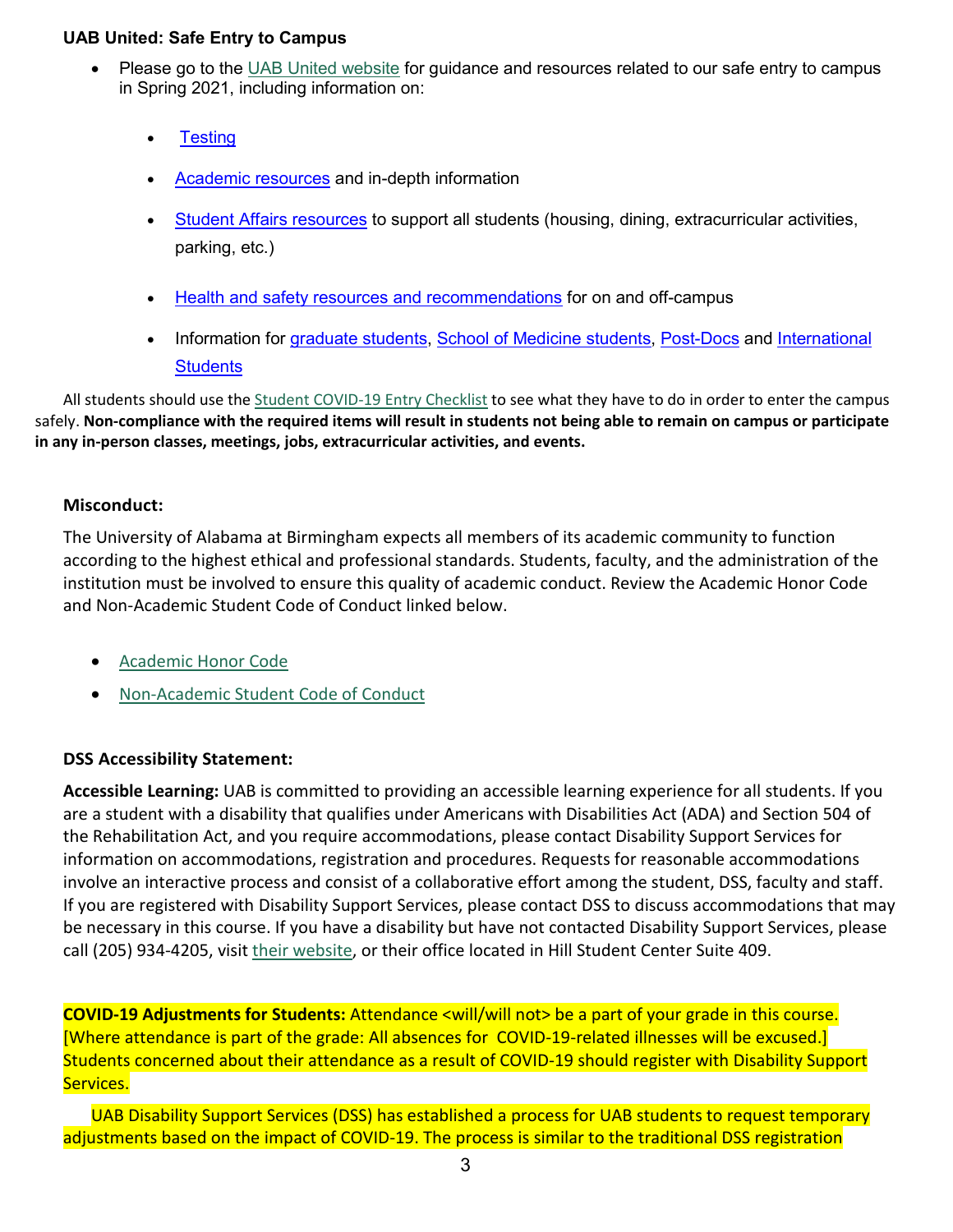procedures for accommodations based on disability. However, these requests will be referred to as "COVID-19 Related Temporary Adjustments". On the DSS website, there is a section (next to the traditional DSS application process) titled "Request COVID-19 Temporary Adjustments" where students can read the process and click to complete an application.

On the application, the student must complete an attestation and identify which of the following category(s) applies to their situation. Students will be allowed to submit documentation to support their requests.

• I am 65 or older

• My medical provider has determined that I am an individual who is considered high risk according to Centers for Disease Control and Prevention

• I care for or reside with an individual who has been determined to be high risk according to Centers for Disease Control and Prevention

- I have tested positive for COVID-19
- I am requesting adjustments for another reason

Any questions regarding this process should be referred directly to dss@uab.edu. For qualifying students, DSS staff will create a Notification of Temporary Adjustment Letter (PDF format) which will be provided to students. Students will share this letter, as needed, with instructors to request adjustments.

### **Title IX Statement:**

The University of Alabama at Birmingham is committed to providing an environment that is free from sexual misconduct, which includes gender-based assault, harassment, exploitation, dating and domestic violence, stalking, as well as discrimination based on sex, sexual orientation, gender identity, and gender expression. If you have experienced any of the aforementioned conduct we encourage you to report the incident. UAB provides several avenues for reporting. For more information about Title IX, policy, reporting, protections, resources and supports, please visi[t UAB Title IX webpage](http://www.uab.edu/titleix) for UAB's Title IX, UAB's Equal Opportunity, Anti-Harassment, Duty to Report, and Non-Retaliation policies.

### **Mandatory Masks and Social Distancing Requirements:**

In accordance with CDC guidelines and for the health and wellbeing of all faculty, staff and students. Students, faculty and staff are required to wear cloth face coverings or face masks at all times and maintain social distancing (6 feet between individuals in traditional classrooms, or, in instructional laboratories and similar settings) while on the UAB campus. Instructors have the right to ask those who are not complying with these requirements to leave class in the interest of everyone's health and safety. In the event that a student refuses to comply with these requirements, the instructor has the right to cancel class.

Additionally, following other simple practices will promote good health in and out of the classroom, such as frequent and thorough hand washing, wiping down desks and seats with disinfectant wipes whenever possible, not sharing personal items such as pens and cell phones, and avoiding crowded areas and other enclosed spaces.

The UAB Blazer community views the adoption of these mandatory guidelines as a mark of good citizenship and respectful care of fellow classmates, faculty, and staff. Please visit the [UAB United website](https://www.uab.edu/uabunited/students) for further information.

Food may not be consumed during class times in classrooms, but bottled water is permissible.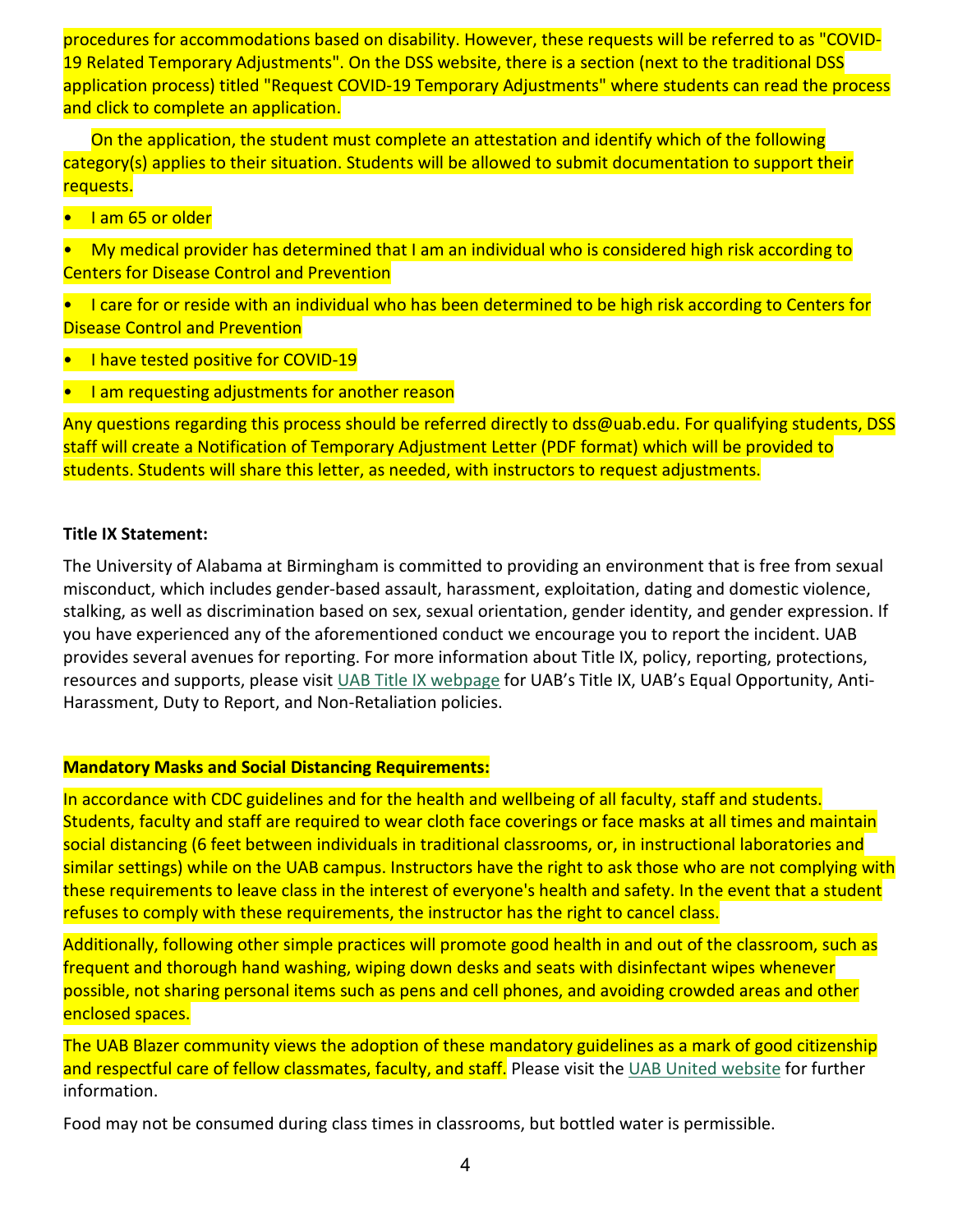# **Course Grading:**

## **Late Assignment Policy:**

### **Grading Scale:**

The default grading method for the Fall 2020 semester will be the normal letter grade method, and UAB is encouraging students to continue taking courses for a letter grade where possible.

 $A = 50$  points  $B = 40$  points  $C = 30$  points  $D = 20$  points  $F = 50$  points

Where the university can, it is providing a Pass/Fail option in case there are circumstances and/or challenges students are encountering related to the ongoing pandemic that might make a Pass/Fail option a better option. If students are not remaining with the default letter grade method for any of their courses, they must select the Pass/Fail grading method for each course individually. This selection is made toward the end of the semester. Once a student selects the option for a Pass/Fail grading method for a particular course, that decision is not reversible regardless of their performance on remaining assignments or final exams.

Each proof presentation is worth 10 points. So if you present 6 proofs on your own, then you have enough points for an A, and at that point you will be requested to stop working on any new proofs. We use a method whereby the student with the lowest number of points has priority to present their proofs first. In case of a tie we will use a random number generator to decide order. If any student misses 10 lectures, their points decrease by 10 points each time they miss 10 lectures (an extra 10 points if they miss a total of 20 lectures, etc.). Students in MA 540 need to add 20 points to each grade cut-off. But they will have an opportunity to present 2 proofs each in a special set of problems related to set-theory and the Dedekind cut construction of the real numbers (as opposed to the axiomatic approach used in the rest of the course) that only other MA 540 students compete for. Moreover, their presentations may be recorded outside of class separately.

### **Student Access to Grades:**

A running total of points will be available each day to determine who has preference for presentations. Those with the fewest points have the first chance to prove a new theorem. But if a student presents a proof they must upload pictures of their written proof to Canvas to receive official credit. If a student fails to do so, the instructor will warn them in email that they risk losing points for that theorem unless they upload it shortly after the warning.

## **Graded Assignments & Activities Overview:**

100 percent of the grade is based on in-class presentations. For MA 540 students, they have the option of doing 2 theorems (worth a total together of 20 points, or 10 points per theorem) in a separate pool of theorems not needed for the rest of the class. There are no homework assignments. There are no tests. But you must spend time outside of class studying the proofs of others and thinking about the list of theorems to come up with your own proofs. You may not consult outside references such as textbooks or online resources to help. You may not talk to anybody outside of class to get help with proofs. You may collaborate with students in class following the rules for spitting points. And you may get help from the instructor. The official rules of the points and presentations will be provided in a separate document.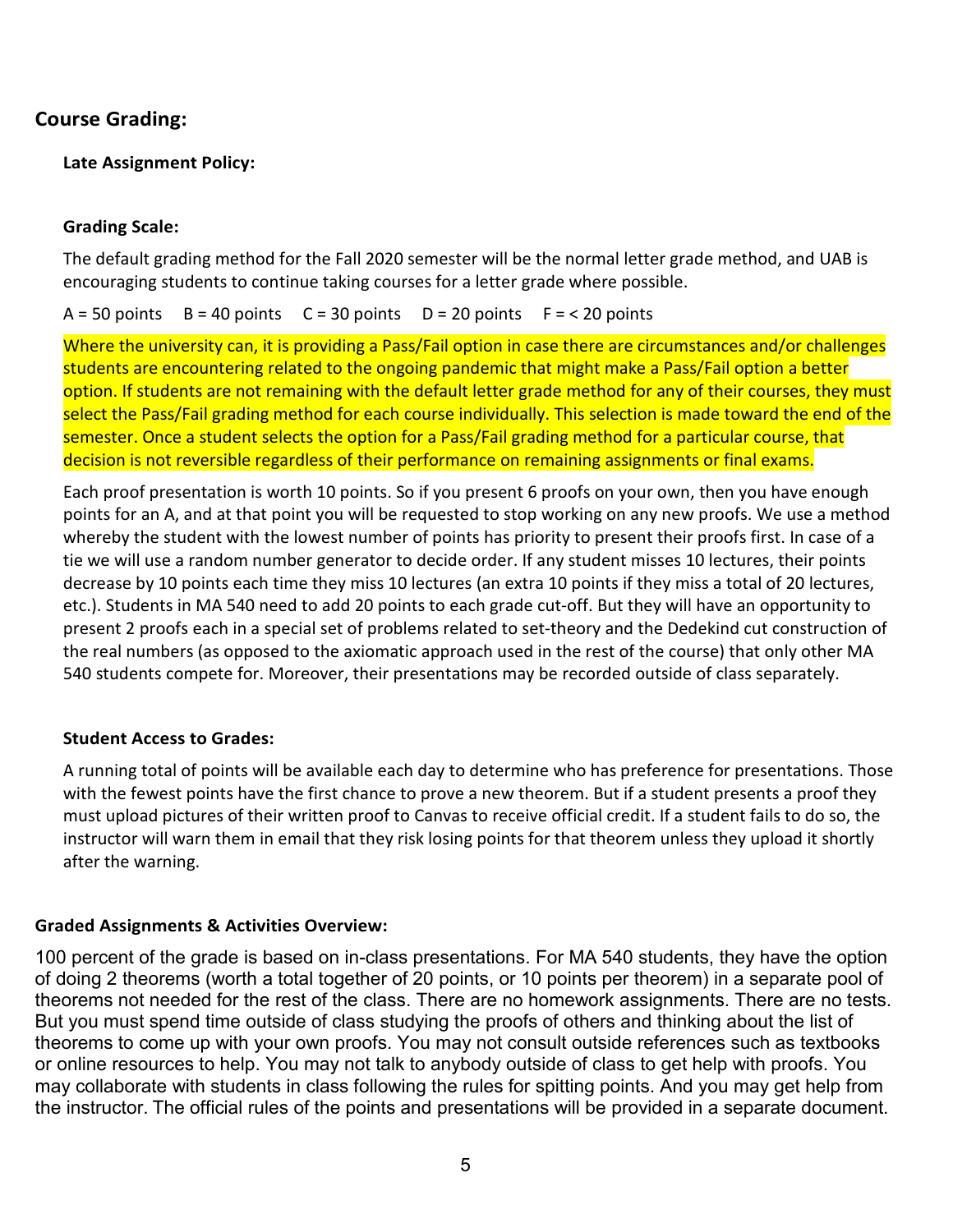# **Time Commitment:**

This is an online course worth 3 credit hours. You should prepare to spend about 9 hours per week on course activities (reading the assigned chapters/articles, watching the videos, participating in the discussions, and completing the assessments).

This class meets four times per week for 50 minutes each. In addition to our virtual class time, you should spend between 5 and 6 hours per week reading the list of theorems provided in a pdf file on Canvas, reading the proofs provided by the other students on Canvas, and thinking of your own proofs to new theorems possibly in collaboration with fellow student in class (splitting up points according to the rules). You may also attend office hours to get help. Additional times for office hours beyond the 2 sessions of 50 minutes each listed above will be decided as a class in the first week.

| <b>Weekly Course Schedule:</b> |  |
|--------------------------------|--|
|                                |  |

| <b>Week/Module</b>          | <b>Assignments &amp; Activities</b>                                                                                                                  | <b>Due Dates</b> |
|-----------------------------|------------------------------------------------------------------------------------------------------------------------------------------------------|------------------|
| <b>Week 1: Introduction</b> | The first lecture I will describe the syllabus and the<br>rules and I will present the first proof to illustrate<br>the style of proof presentation. |                  |
|                             | All remaining lectures are filled with student<br>presentations of their proofs.                                                                     |                  |
| Week 2:                     | All remaining lectures are filled with student<br>presentations of their proofs.                                                                     |                  |
| Week 3:                     | All remaining lectures are filled with student<br>presentations of their proofs.                                                                     |                  |
| Week 4:                     | All remaining lectures are filled with student<br>presentations of their proofs.                                                                     |                  |
| Week 5:                     | All remaining lectures are filled with student<br>presentations of their proofs.                                                                     |                  |
| Week 6:                     | All remaining lectures are filled with student<br>presentations of their proofs.                                                                     |                  |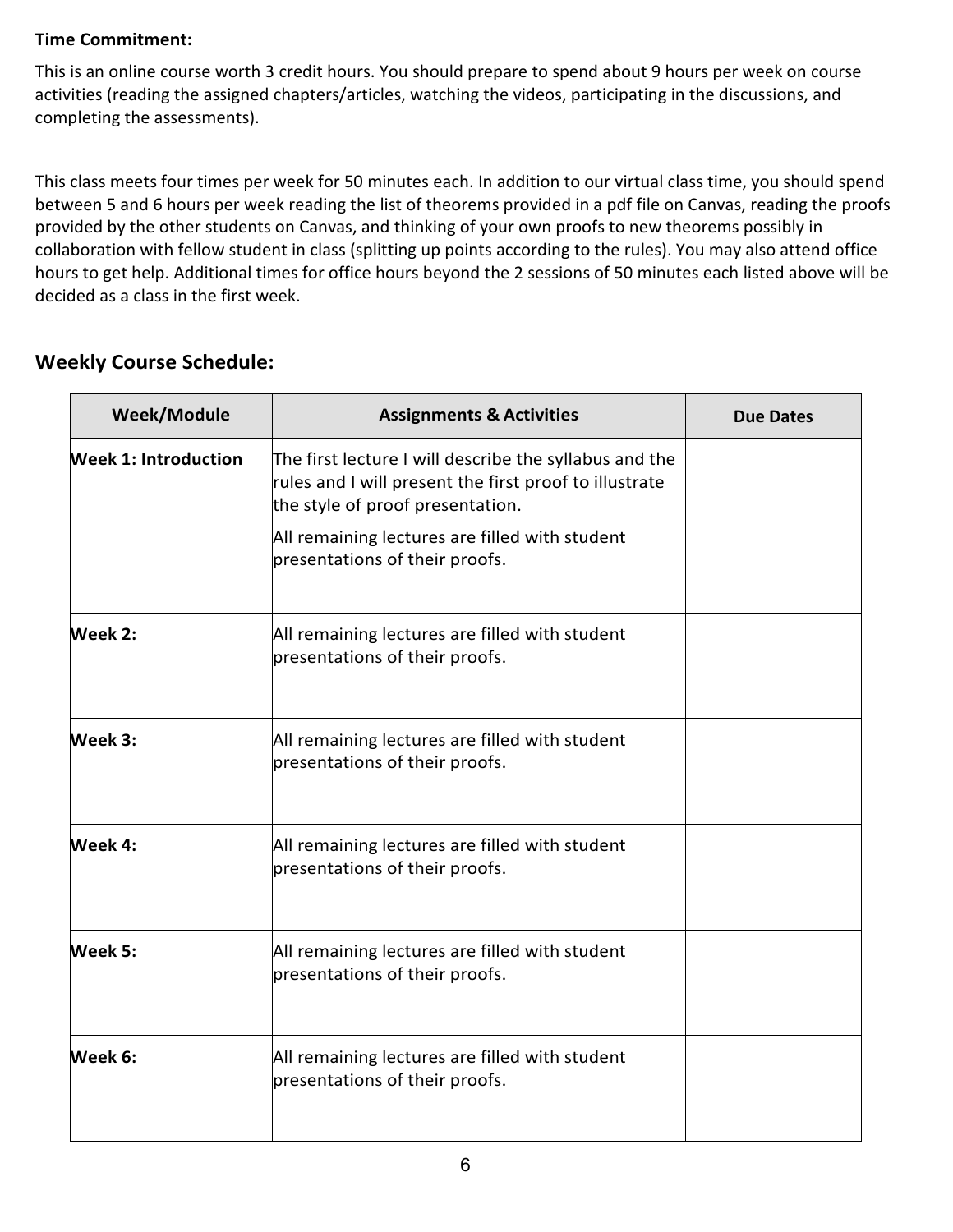| Week/Module     | <b>Assignments &amp; Activities</b>                                              | <b>Due Dates</b> |
|-----------------|----------------------------------------------------------------------------------|------------------|
| Week 7:         | All remaining lectures are filled with student<br>presentations of their proofs. |                  |
| Week 8:         | All remaining lectures are filled with student<br>presentations of their proofs. |                  |
| Week 9:         | All remaining lectures are filled with student<br>presentations of their proofs. |                  |
| <b>Week 10:</b> | All remaining lectures are filled with student<br>presentations of their proofs. |                  |
| <b>Week 11:</b> | All remaining lectures are filled with student<br>presentations of their proofs. |                  |
| <b>Week 12:</b> | All remaining lectures are filled with student<br>presentations of their proofs. |                  |
| Week 13:        | All remaining lectures are filled with student<br>presentations of their proofs. |                  |
| <b>Week 14:</b> | All remaining lectures are filled with student<br>presentations of their proofs. |                  |
| <b>Week 15:</b> | All remaining lectures are filled with student<br>presentations of their proofs. |                  |